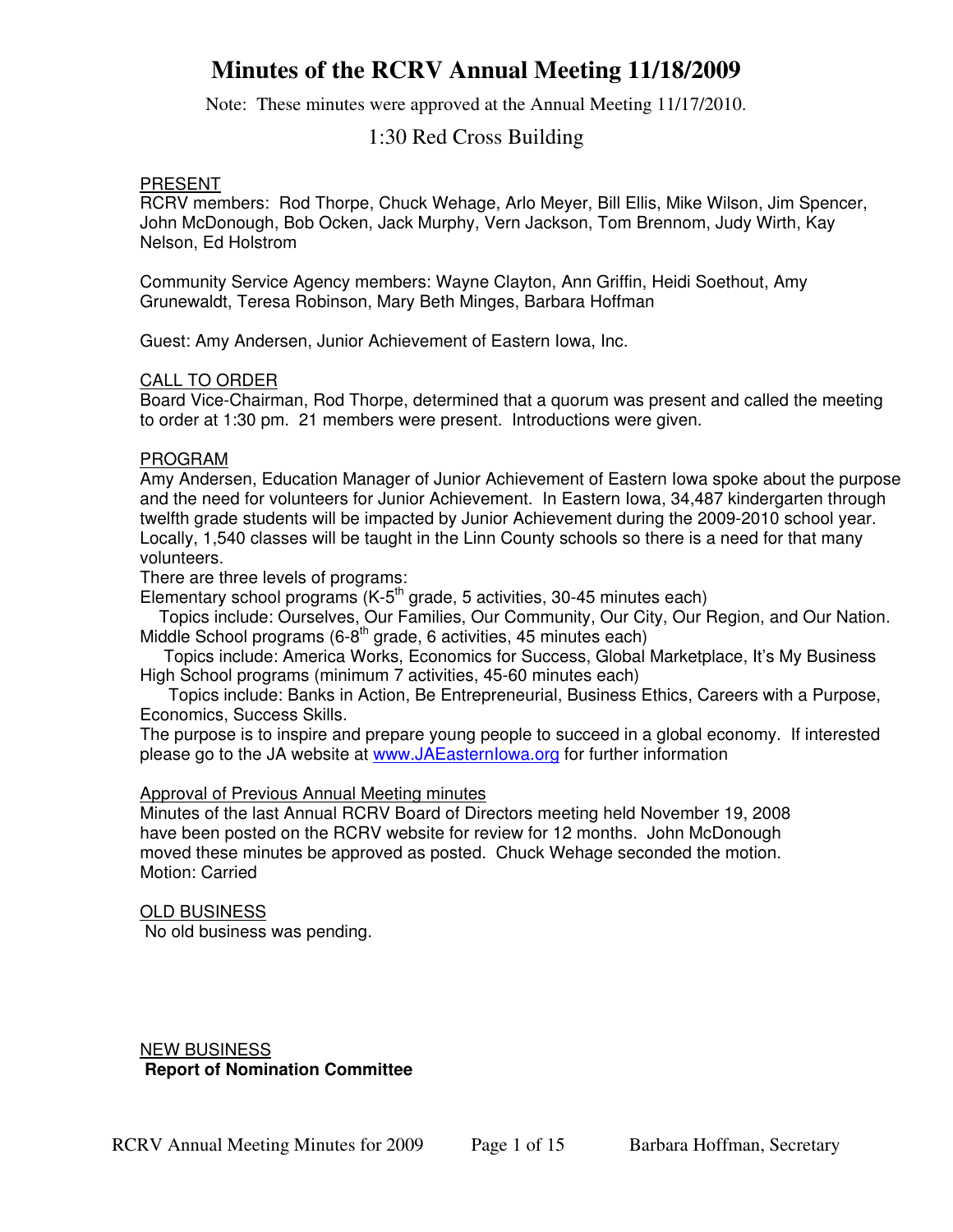Note: These minutes were approved at the Annual Meeting 11/17/2010.

The nominating committee of Rod Thorpe, chairman, Helen Potthoff, John McDonough and Barbara Hoffman presented the proposed slate of members and officers for the 2010 RCRV Board of Directors (as attached to these minutes as appendix 1)

- 1. Three new Community Service Agencies have accepted board positions.
	- College Community School District- Kathy Waychoff
	- **E.** Linn-Mar School District- Karla Terry
	- **Marion School District- Louann Lawson**
- 2. New representative for Jane Boyd Community House- Amy Grunewaldt, Executive director
- 3. One write-in candidate- Rod Thorpe

Mike Wilson moved to accept the report with the addition of Rod Thorpe's name. Bill Ellis seconded. Motion: carried

### **Election of 2010 Officers and Board Members**

Jim Klein moved to cast a unanimous ballot for the approved slate of officers and board members. Chuck Wehage seconded. Motion: carried

#### ROCKWELL COLLINS REPORT: Cindy Dietz

Rod Thorpe read the following report:

Thank you to the RCRV members (SHIIP counsellors) who have worked with Rockwell Collins Human Resources/Benefits group to hold and present health care briefing sessions for retirees.

The approved Rockwell Collins charitable contribution budget is \$6.03M. This is a slight reduction from FY09. We did include \$10K for RCRV grants.

The Cedar Rapids FIRST LEGO League Regional Qualifying tournament is set for December 12th at Prairie Point, Middle School & 9th Grade Academy. Thank you to members of the FLL advisory committee for their hard work and for all other RCRV members who volunteer for FLL. Rockwell Collins provided funding for 133 of the 215 teams in Iowa this year. We will be hosting 52 teams at our qualifying tournament. Six other tournaments will be held around the state the weekends of Dec. 5, Dec. 12 and Dec. 19. The Iowa State FLL Tournament is set for January 16 at Iowa State's College of Engineering. Details on Iowa FLL events are available at http://www.isek.iastate.edu/fll/

FIRST Tech Challenge is going great, with 25 registered teams (all but one of which are new!). There are three scrimmages scheduled, to provide teams with practice prior to the state tournament. In Cedar Rapids, a scrimmage will be held at the Science Station, Lindale on Saturday, Dec. 19 from noon - 3:00pm. This is free and open to the public, so tell everyone you know to come and see!!

The Iowa FTC Regional Tournament is set for January 9 at the University of Iowa's Memorial Union. Details on FTC in Iowa are available at http://sites.google.com/site/ftciowa/

The United Way of East Central Iowa has set a community campaign goal of \$10.5M. Rockwell Collins served as a pacesetter company and pledged \$2.1M toward that goal.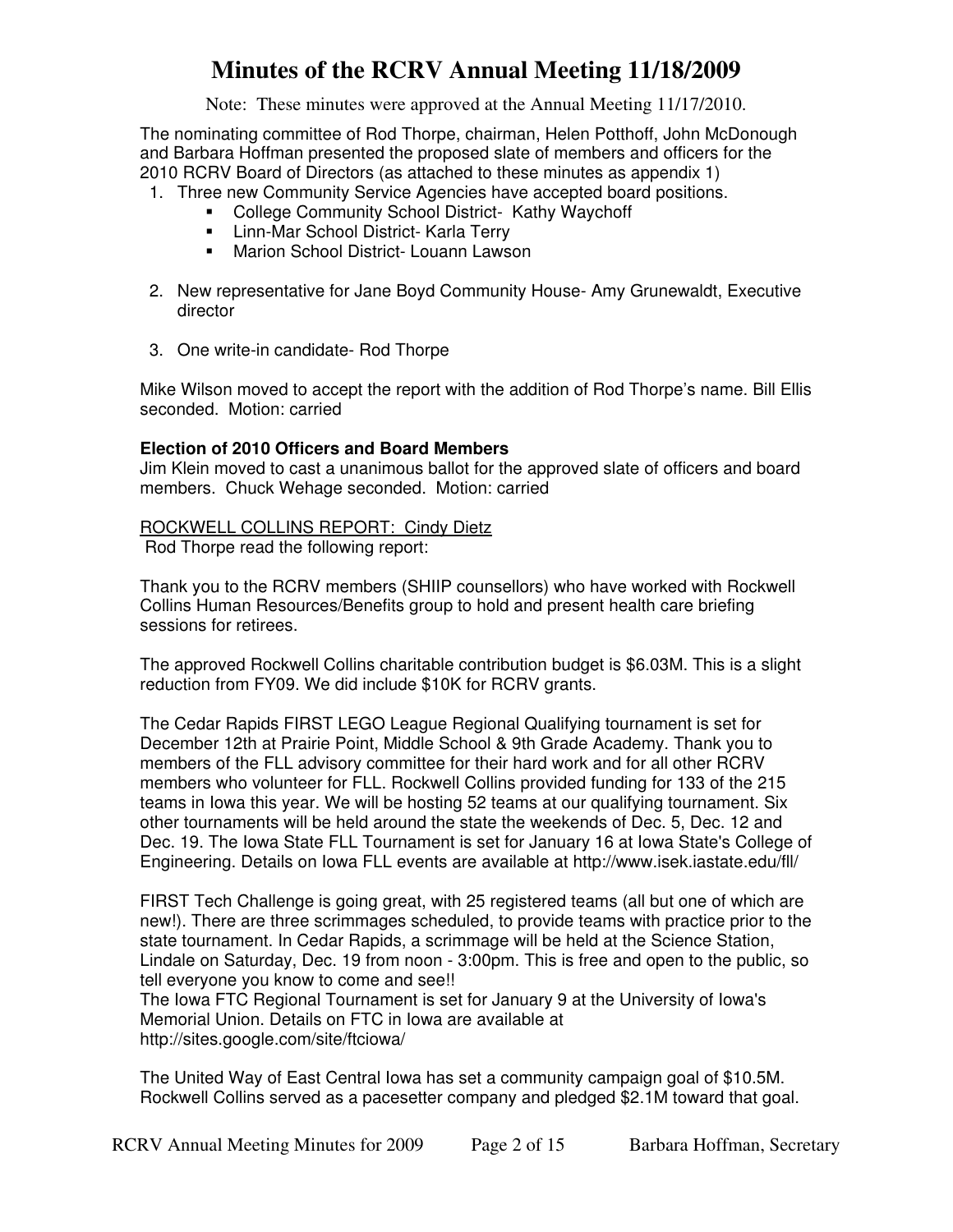Note: These minutes were approved at the Annual Meeting 11/17/2010.

We encourage RCRV members to consider a contribution to the community campaign. You will receive a letter of request from United Way through an RCRV mailing.

Again, thank you for all the work RCRV members are doing. You are a wonderful resource of knowledge, skill and compassion. You help extend the reach of Rockwell Collins in our community and contribute greatly to making a difference in the lives of others. Thank you!!

#### PARTNER AGENCY REPORTS

### 1. **Linda Dearinger- Heritage Agency on Aging**

Linda sent the following report to be included in the minutes.

I've reserved Room 100 at KTOS for Rockwell Retiree insurance presentations next November. Room 100 is reserved November 8-12.

The Heritage Agency offers The Matter of Balance program to seniors (60+) who are looking to improve their quality of life by managing their concerns about falling. The class consist of eight, two hour sessions and is designed to reduce the fear of falling and increase activity levels in seniors who have a fear of falling.

During the sessions participants learn: to view falls and fear of falling as controllable, to set realistic goals for increasing activity, to change their environment to reduce fall risk factors, and to promote exercise to increase strength and balance. Group discussions, problem-solving, skill building, assertiveness training, and practical solutions are all included in this educational opportunity.

For further information on scheduled sessions please contact Tim Getty at 319-398- 5559.

#### 2. **Carol Luth- Vision in Motion, Spanda, Inc.**

Carol sent the following report to be included in the minutes.

Cedar Rapids Vision In Motion would like to thank RCRV for the hours of volunteer support given to our organization over this past year.

Projects completed include:

The construction of a kitchen to be used in our low vision programming. Recycled cabinets and materials were used. Our staff appreciated the additional support given to us from the RCRV painting crew.

Several plumbing projects were completed including the installation of two sinks and a water heater.

Arlo Meyer continues to support us by making several pieces of adaptive equipment including therapy benches, balance stools, and pill bottle holders. Arlo also constructed two chalk boards, which are used by our therapy programs.

Bob Ocken continues to consult with us regarding computer and web design needs.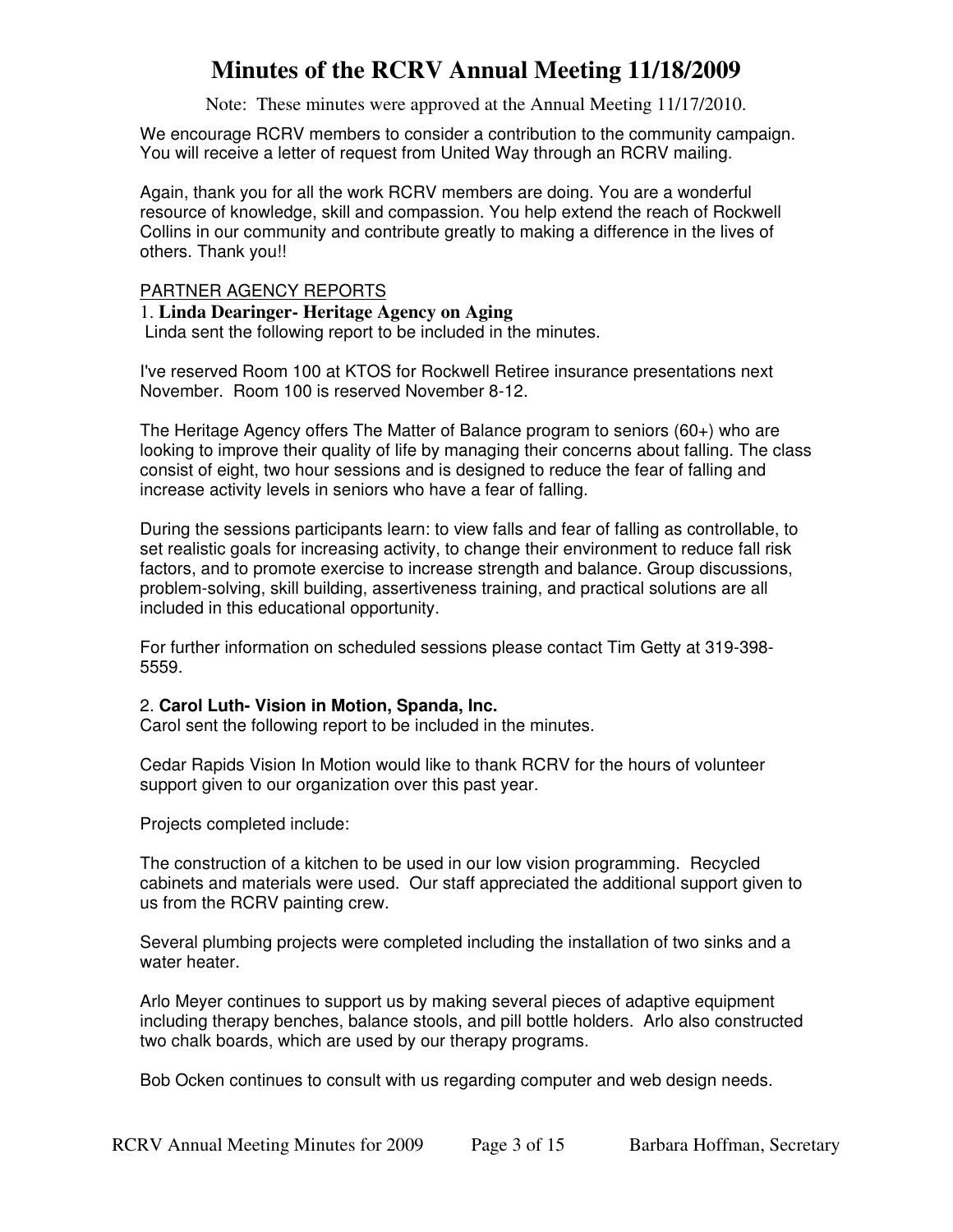Note: These minutes were approved at the Annual Meeting 11/17/2010.

We also appreciated the support of grant funding to assist our low vision clients obtain low vision assistive devices.

On behalf of all of us associated with Cedar Rapids Vision In Motion, thank you for your continued support and thank you for all that you provide to our local community. It is an honor and pleasure to work with all of you.

## **3. Wayne Clayton- Options of Linn County Overview**

Options of Linn County provides vocational training and support services to adults with disabilities. Our consumers and staff appreciate RCRV's contributions to our program. RCRV's creative assistive tech solutions help many consumers be more productive and independent.

## **Highlights of Activities in 2009**

This was a year of transitions and anniversaries. In Nov 2009 we marked one year of operating at the Williams Blvd location. In the aftermath of the flood of 2008 we quickly reestablished operations at Hawkeye Downs in southwest Cedar Rapids. From there, we settled into the Williams Blvd building, which serves our consumers while work progresses on a permanent facility.

Another anniversary occurred this year. We celebrated 10 years of working with RCRV. We presented the group a plaque at the Options Awards Night as a way to thank RCRV for their many achievements through the years.

### **New Assistive Technology:**

- **Conveyor Belt Project:** A volunteer converted a treadmill to a conveyor belt to help a consumer working in the community to feed paper into an industrial shredder. This project allowed the consumer to return to a job he temporarily lost due to the flood.
- **Cash Register Simulation Project:** A volunteer created a program that turned a computer into a 'cash register'. This project helped consumers with a coffee shop activity. They were able to tally orders and make change simply by using icons on the screen.
- **Envelope Stuffing Project:** A volunteer created a device to help a consumer working in the community to more successfully put business correspondence and inserts into envelopes. This improved her accuracy and independence on the job.

### **Assistive Technology Rebuilt:**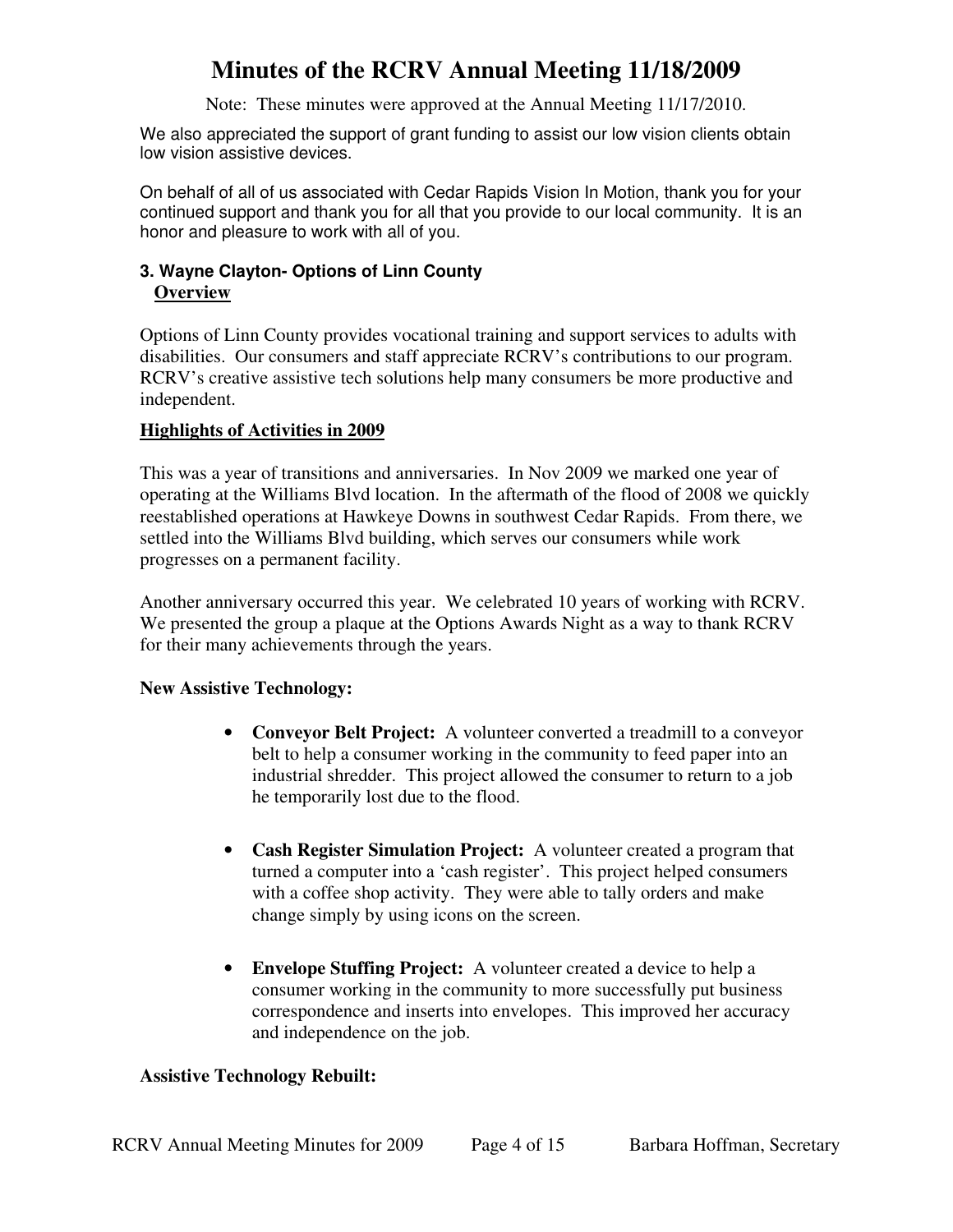Note: These minutes were approved at the Annual Meeting 11/17/2010.

- **Manual Rivet Dispenser:** A volunteer recreated this item which was destroyed in the flood. The device dispenses rivets in a controlled fashion, allowing consumers with limited fine motor skills to participate in a production contract for a local business.
- **Ergonomic Arm Support:** A volunteer replaced this item which was also destroyed in the flood. This support allows a consumer more controlled mobility with his arms, giving him greater access to communication switches and other vocational materials.

### **Outreach:**

The people at Options of Linn County enjoy sharing the story of RCRV with others. This year, we have had a number of opportunities to do so.

- Tours given to college and high school students, featuring the role that job adaptations play in serving our consumers.
- Assistive Tech Expo/Abilities in Action Conference: We shared a display table with RCRV introducing people in the human services field to what RCRV can do.
- Assistive tech discussion and demonstration for a Kirkwood College class.

## **The Look Ahead**

RCRV plays an important role in improving the quality of life for people with disabilities in our community. The consumers and staff of Options appreciate your help in creating and restoring the assistive devices that are so important to us.

In the coming year, we look forward to working with RCRV to meet the changing needs of the consumers. Thank you for your service.

## **4. Heidi Soethout- Sixth Judicial District**

Currently, budgets are the main focus.

## **5. WRAP- Rod Thorpe**

2009 Accomplishments for WRAP

- **Became incorporated**
- **-** Application completed for 501(C)3 status
- **WRAP** awareness presentations are being given
- **Surpassed goal of 16 ramps; 27 ramps completed**
- New Vista member will be assisting program
- **Main need is for designers**

## **6. Barbara Hoffman- RSVP**

 2009 RSVP Annual report **Number of Volunteers**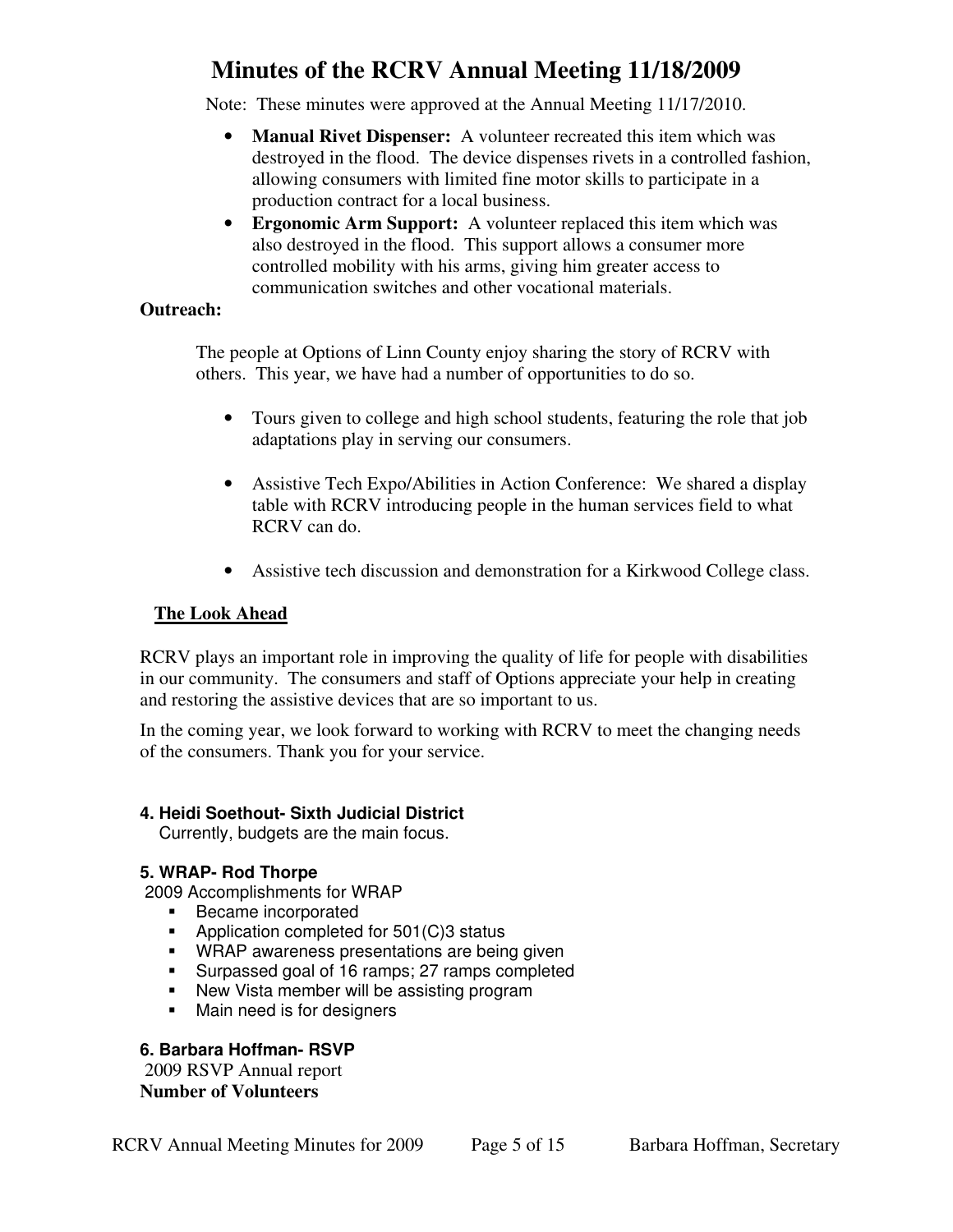Note: These minutes were approved at the Annual Meeting 11/17/2010.

527 volunteers serve at 75 partner agencies 55% Female; 45 % Male

**Age**

| 55 to 63    | 14%    |
|-------------|--------|
| 64 to 74    | 41%    |
| 75 to 84    | 34%    |
| 85 and over | $11\%$ |

### **Hours Served**

77% volunteers serve one to four hours a week

### **Top 5 Service categories- Hours Donated**

| Community Based Volunteer Programs (RCRV) | 26,000 |
|-------------------------------------------|--------|
| Delivery of Health Services               | 9,000  |
| <b>Transportation Services</b>            | 7,000  |
| Meals on Wheels programs                  | 5,000  |
| Senior Citizen Assistance- SHIIP          | 4.000  |

New volunteers : 85 ( RSVP 51 and RCRV 34)

As of October 31, 2009, 473 active volunteers have volunteered 68,460 hours in the community.

In closing, a thank you to the RCRV for the \$2,000 grant for RSVP's Elderly Outreach Transportation program in Jones County. It is much appreciated.

### **7. Grant Wood AEA- Ann Griffin Report will be inserted**

### **8. Aging Services- Teresa Robinson**

Thanked the RCRV members for their services to Aging Services in 2009.

### **9. Jane Boyd Community House- Amy Grunewaldt**

Their mission is to provide Cedar Rapids youth and families with youth development, family support and educational programs in a culturally inclusive environment. Currently they are studying their Mission statement, Vision and Strategic plan. Ages in their afterschool program are from 5-15 and attendance is increasing each day. They have started a Youth Advisory board.

### **10. Four Oaks Bridge - Mary Beth Minges**

-Our Lego League team continues to make progress. We have registered for the December 12 competition here in Cedar Rapids.

-Our new creative writing program has begun. The program is designed for our  $3<sup>rd</sup>$ -6<sup>th</sup> graders. Currently, the children are working with a published hip hop poet and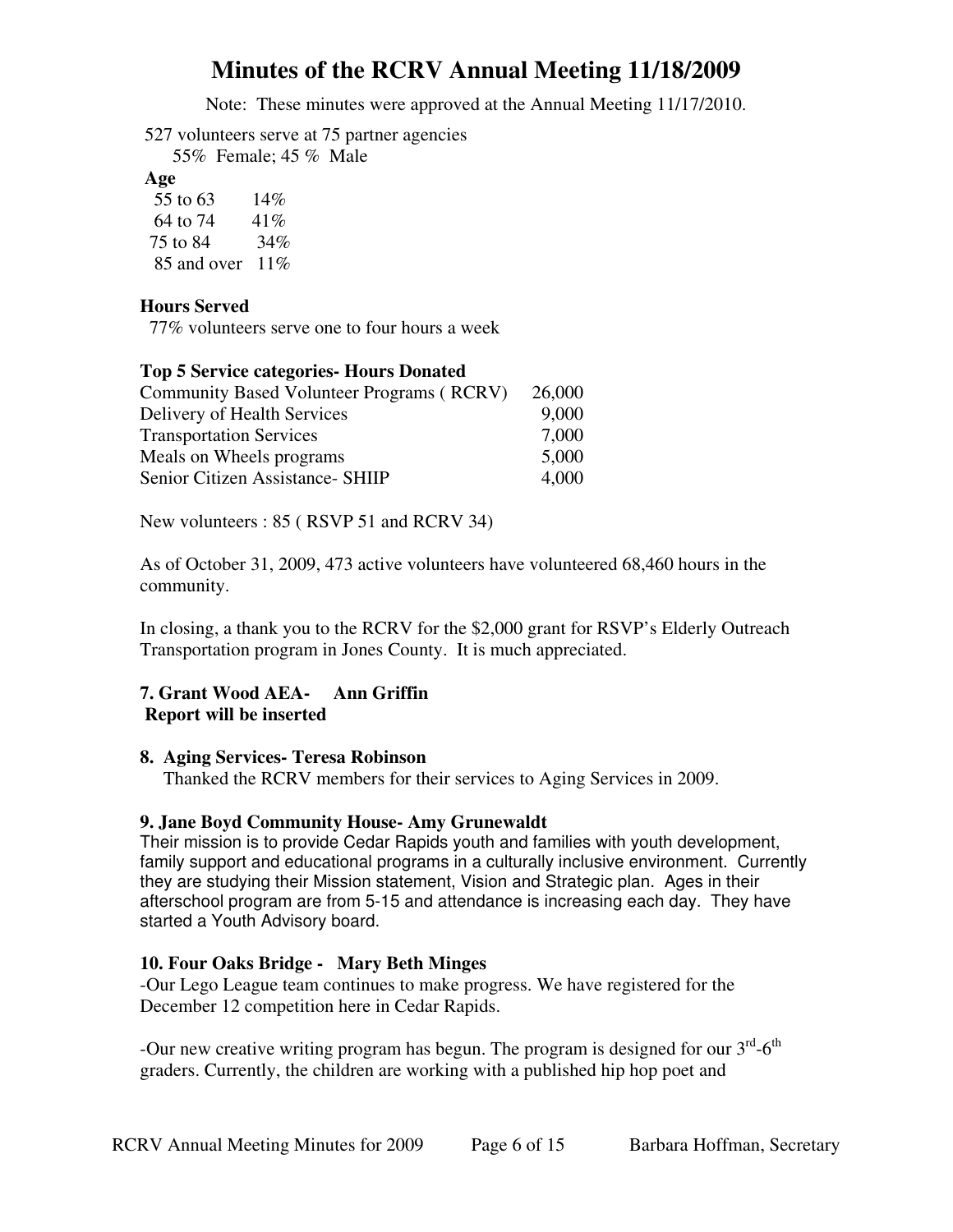Note: These minutes were approved at the Annual Meeting 11/17/2010.

playwright. We will also be working with a local young adult writer, the African American History Museum and a local video game producer.

-Mike Wilson and Vern Jackson have been helping in writing a grant for the Giacolleto Foundation. The grant will us in developing more engineering and engineering opportunities for our children. The materials we are looking at will encourage the children to understand more clearly our place in the universe and the various sources and uses of power.

**11. Red Cross- Missy Hall**  No Report

**12. REACT- Barb Klawiter**  No Report

- **13. St. Luke's Health Care Foundation- Tonya Arnold**  No Report
- **14. St. Luke's Hospital- Denise Walker**  No report
- **15. United Way- Mary Klinger**  No report

RCRV COMMITTEE CHAIR REPORTS

### **1. Community Projects- John McDonough 2009 Annual Meeting Report for Community Projects Team**

I reviewed the weekly reports as well as the monthly reports and obtained the following information. I did not include all the areas or tasks that we performed over the past year. The following is a summary of the highlights. If you want more detail, please visit our web site or the Yahoogroups website for RCRV1.

We had over 850 participants covering the past year at our regular Thursday Morning Community Projects Team meetings. Slightly less than last year, but like last year, most folks attended most of the meetings. Attendance varied from 12 to 28 with an average of 21 at each of the meetings. I feel this is very good participation by our volunteers.

We have kept track of the hours that RCRV members have volunteered since we started tracking over the past years. They are:

- 2000 10,000 hours, 82 volunteers reporting
- 2001 8,500 hours, 98 volunteers reporting
- 2002 10,000 hours, 97 volunteers reporting
- 2003 17,500 hours, 113 volunteers reporting
- 2004 12,250 hours, 123 volunteers reporting
- 2005 20,500 hours, 133 volunteers reporting
- 2006 28,000 hours, 164 volunteers reporting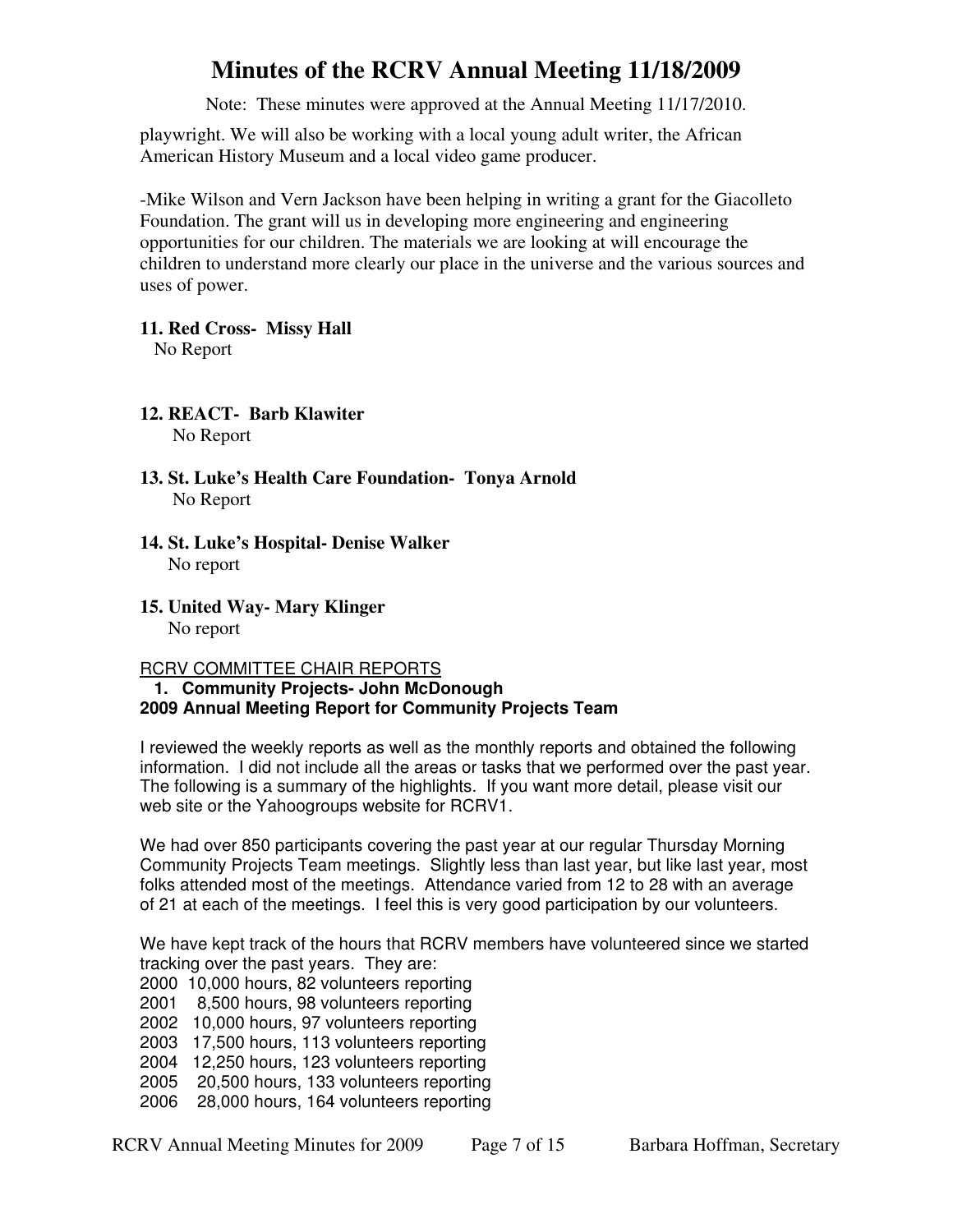Note: These minutes were approved at the Annual Meeting 11/17/2010.

2007 32,000 hours, 166 volunteers reporting

2008 38,000 hours, 194 volunteers reporting

2009 34,000 hours thru Oct '09,186 volunteers reporting

We recently completed 12 seminars where RCRV SHIIP members (Jim Wolfe and Joe Wells) presented the Rockwell Collins 2010 Insurance program to our retirees. Most of our presentations were prior to the retirees getting their personal information. The info we presented was very accurate this year in comparison to recent years. We had a much better interface this year with Rockwell Collins Insurance folks, namely Chris Powers, Mark Eckman and Inge Kaplan. They did a fine job this year. We presented to about 850 retirees, their spouses and or their caregivers. We answered lots of questions at the end of the presentation. We had very good support from other SHIIP counselors, namely Terry Canning, Harlan Hanson and Don Grimm who assisted us at each of the sessions. Other counselors helped when they were available, as well. Their help was really appreciated. Also, Tonya Arnold provided copies of the presentation to each of the attendees. Rockwell Collins negotiated with both Humana and Wellmark so that they covered the cost of the KTOS conference room.

RCRV provided support to many nonprofit agencies again this year, including, but not limited to the following:

Aging Services, Options of Linn County, Vision In Motion, Witwer Center, 4 Oaks Bridge, Heritage Area Agency on Aging, SHIIP, Festival of Trees for St Lukes, the WRAP program, the REACT Center, Meth-Wick, EIOLC, the Community Free Clinic, TRIAD, GWAEA, LCTA plus lots of mentoring and tutoring for the local schools. We also provided support to SCORE, Indian Creek Nature Center, and The Science Station as well as to New Horizons.

During the past year, we delivered benches, tables, pillboxes and stools to VIM that Arlo Meyer fabricated. We also had a group of volunteers who selected, installed kitchen cabinets, and then we painted the cabinets for them.

We have provided lots of support for the local Lego Teams located at various schools in the area.

We designed a stage extension for Sinclair Auditorium. Norm Wright provided a professional proposal to them about what we would do with the associated costs. To date, nothing has materialized from this effort.

Cliff Koop started the year out with fabricating 5 Astronaut boards for St Lukes Witwer Children's Center and ended up delivering about 75 to the Center.

We continue to design and build wheelchair ramps for our community.

This past year, we in conjunction with Heritage Area Agency on Aging, converted many seniors analog TV's to accept the new digital TV signals. Hopefully that effort is complete.

We delivered 3 bumper mobiles to Ann Griffin for GWAEA.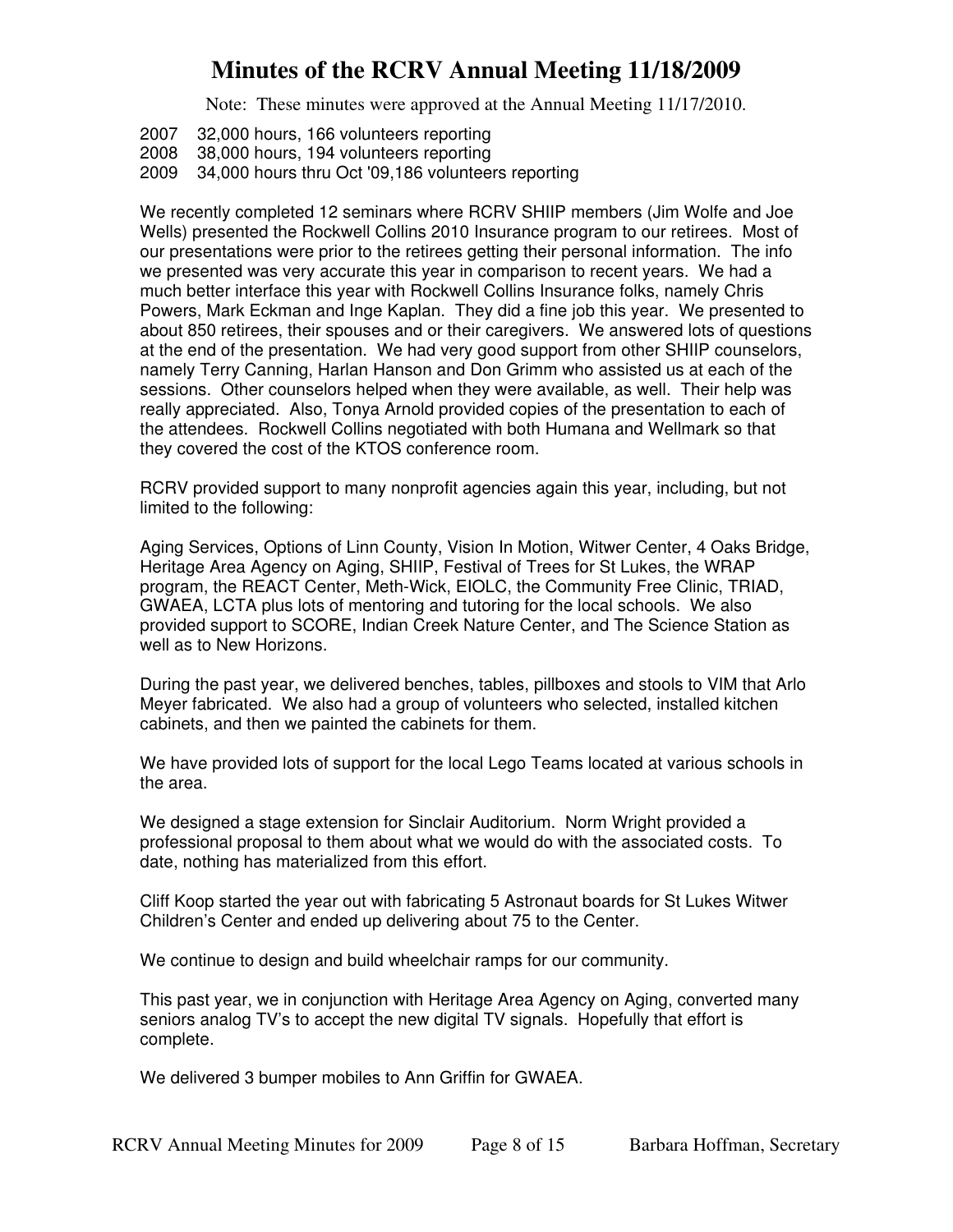Note: These minutes were approved at the Annual Meeting 11/17/2010.

We worked on several projects for Options of Linn County that were lost in the recent flood. An Envelope Stuffer, a Conveyor belt project which permitted a consumer to continue work at United Health and Casualty in shredding papers for them. We also designed software for a computer so that the autistic café at Options could have a cash register which pictorially displayed whatever the consumer bought with an associated cost.

Jack Murphy designed and built the parachute drop display for the Children's Museum in Coralville.

We delivered 60 PVC telephones to Wright School Kindergarteners. This permits them to read to themselves more readily.

This past year, we received our third Governor's Award for services rendered as well as two other awards, one from Options of Linn County for 10 years of Volunteer support to them and one from the Salvation Army for our support of Kettle duty.

We built 2 Bocce ramps for a school in Missouri.

We provided help to area residents in their filing their income tax forms.

We also delivered 8 more bandage winders for Mercy Medical Center Therapy Department.

Again, I feel that our volunteers have outdone themselves again this year in *providing a* service to the community that they could not receive anywhere else. Job well done!

If you can dream it, we can do it. http://www.rcrv.org

## **2. Data Base Committee Report- Jim Klein**

- 1. Added new retirees to database based on the new files from Rockwell Collins. There are currently 3904 names in the RCRV database. With the addition of new retirees and the deletion of those who moved out of state and those who have died, this is an increase of 11 members over last year at this time.
- 2. The database was updated based on:
	- Addresses on returned newsletters, voice mail phone messages and emails.
	- Obituaries collected for us by Wilma Shadle.
	- RCRV/RSVP registrations
- 3. Provide mailing label files for:
	- RCRV newsletter
	- United Way of Eastern Iowa
	- RSVP to mail RCRV/RSVP information packets to new retirees. There were 143 new retirees in this list for the period of December 2008 to August 31st of 2009.
	- Retirees living in Johnson County.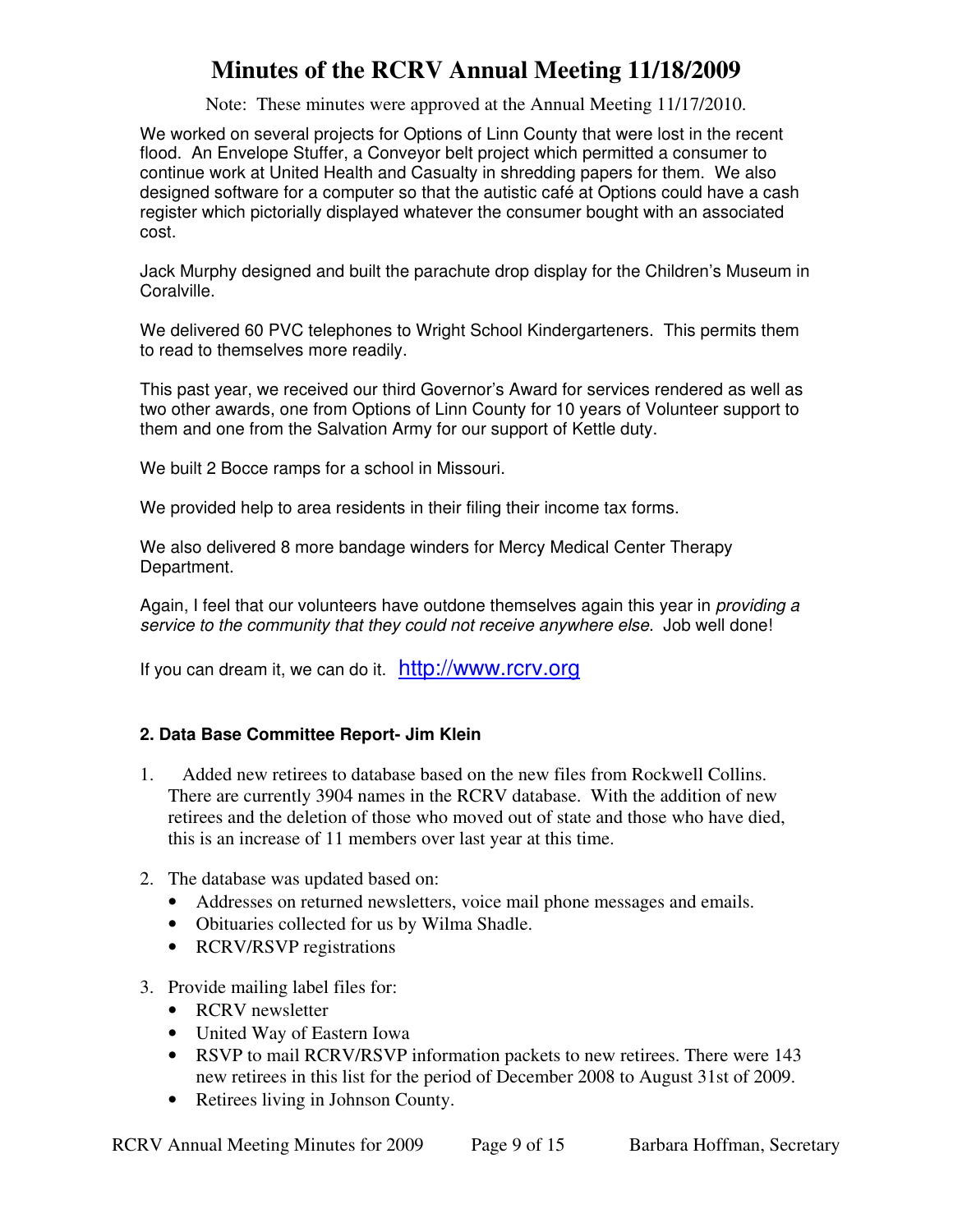Note: These minutes were approved at the Annual Meeting 11/17/2010.

### **3. Recruiting/Retention - Barbara Hoffman**

Highlights of the 2009 Impact statement

Administrative & Leadership

- RCRV members serve on 14 different board of directors and active in 9 other Community project meetings for over 1500 hours

Construction and Design

- $\checkmark$  The major design project has been the Sinclair temporary stage extension
- $\checkmark$  Construction projects were for 7 different organizations including the 65 astronaut boards for Witwer Children's Therapy Center.

Education

- $\checkmark$  There were nearly 3,000 hours in the area of education
- RCRV members tutor at 13 different schools, 2 adult literacy programs, after school program at Four Oaks Bridge
- For the Rockwell K-12 program involved Lego League, Robotics. Tech challenge, Kindergarten Science, Future Cities competition
- $\checkmark$  Also help at libraries, scout programs and judging for various competition

Elderly Services

 $\checkmark$  Transportation, SHIIP, Tax Assistance, Home Safety, computer classes, meals on wheels are some of the services provided for seniors for nearly 4,000 hours and not forgetting the installation of 65 TV conversion boxes.

Assistive Technology & Maintenance Support

- $\checkmark$  These are projects such as the bumper cars and big ball launchers for Grant Wood AEA
- And a cash register simulation project, manual rivet dispenser, envelope stuffer for Options of Linn County

 Added a new category last year Disaster Recovery nearly 3000 hours have been given in recovery work this year

Largest category is Miscellaneous …16,400 hours

- $\checkmark$  This includes RCRV members volunteering for 27 different non-profit organizations, court mediation, SCORE, REACT
- $\checkmark$  12 health related organizations, 2 hospitals and WRAP
- $\checkmark$  The arts and cultural events
- Service organizations

So many projects- to name a few: trail counters, exercise bike tv switch, reptile project for Science Station, replacing capacitors on computers backplane, parachute drop device for the Children's Museum, 12 volt pump for launching air driven rockets, 60 telephones for reading, 9 bandage winders, bike racks and the list goes on….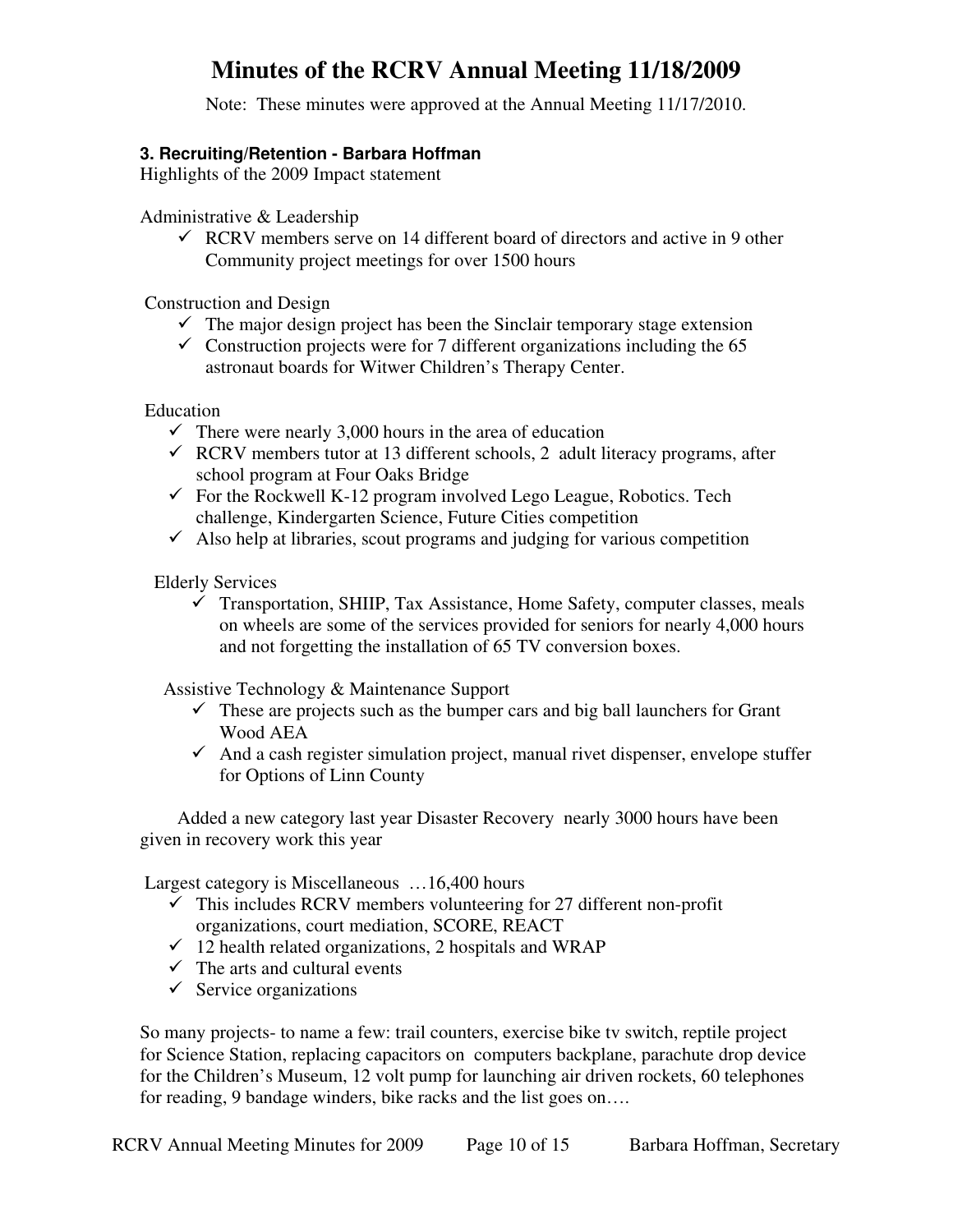Note: These minutes were approved at the Annual Meeting 11/17/2010.

Total: 186 volunteers for 33, 679 hours

#### **4. Communications- Chuck Wehage**

 Three issues of **The Volunteer** have been written, printed and distributed. The fourth issue is currently being written and will be printed and mailed before the end of the year.

### **5. Agency Liaison- Angela Berns**  No Report

ANNOUNCEMENTS

There will be no December meeting

### ADJOURNMENT

Rod Thorpe adjourned the meeting at 3:00 p.m.

The next Board meeting will be held January 20, 2010 at 1:30 at the Red Cross Building

Submitted by Barbara Hoffman, Secretary

Note: These minutes are subject to amendment and approval at the next annual meeting.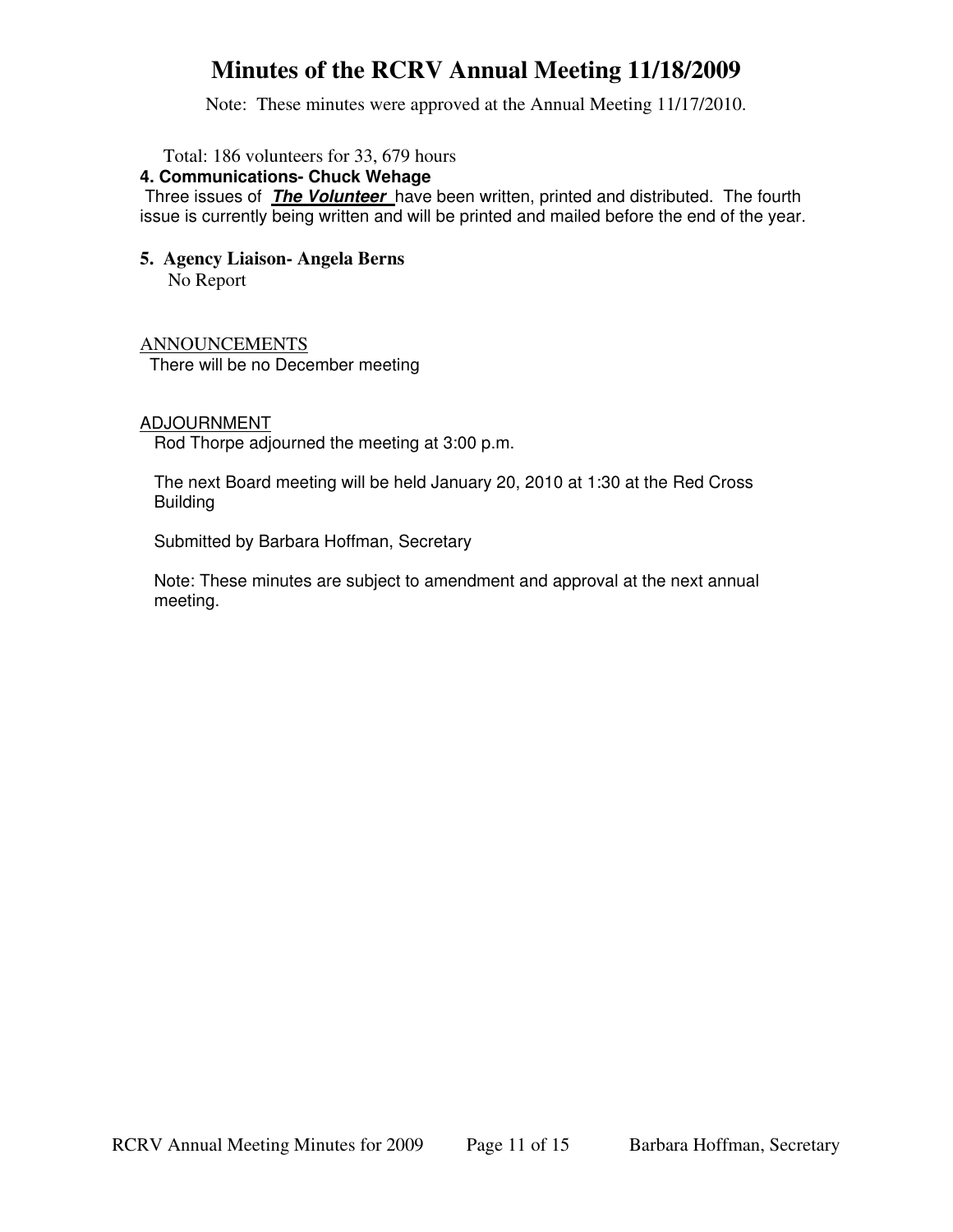Note: These minutes were approved at the Annual Meeting 11/17/2010.

## Ballot for 2010 Board of Directors RCRV Annual meeting November 18, 2009

| Ref                   | <b>Position</b>                                          | #               | <b>Name</b>                              | √ |
|-----------------------|----------------------------------------------------------|-----------------|------------------------------------------|---|
| $\mathbf{1}$          | Chairperson                                              | 1               | Jim Green                                |   |
| $\overline{c}$        | Vice Chairperson                                         | 2               | Jim Spencer                              |   |
| 3                     | Secretary                                                | 3               | Barbara Hoffman                          |   |
| 4                     | Treasurer                                                | 4               | Arlo Meyer                               |   |
|                       |                                                          |                 | <b>Standing Committees</b>               |   |
| 5                     | <b>Community Projects</b>                                | 1               | John McDonough                           |   |
| 6                     | Recruiting/Retention                                     | 2               | Cliff Koop & Barbara Hoffman             |   |
| 7                     | Communications                                           | 3               | Chuck Wehage                             |   |
| 8                     | <b>Agency Liaison</b>                                    | 4               | Angela Berns                             |   |
| 9                     | Data Base                                                | 5               | Jim Klein                                |   |
|                       |                                                          |                 | <b>Rockwell Collins</b>                  |   |
| 10                    | <b>Rockwell Collins</b>                                  | 1               | <b>Cindy Dietz</b>                       |   |
| 11                    |                                                          | $\overline{2}$  | Jenny Becker                             |   |
|                       |                                                          |                 | <b>Community Service Agencies</b>        |   |
| 12                    | <b>Aging Services</b>                                    | 1               | Teresa Robinson                          |   |
| 13                    | <b>College Community School District</b>                 | $\overline{2}$  | Kathy Waychoff                           |   |
| 14                    | Four Oaks Bridge                                         | 3               | <b>Mary Beth Minges</b>                  |   |
| 15                    | <b>Grant Wood AEA</b>                                    | $\overline{4}$  | <b>Ann Griffin</b>                       |   |
| 16                    | Heritage                                                 | $\overline{5}$  | <b>Linda Dearinger</b>                   |   |
| 17                    | Jane Boyd                                                | 6               | Amy Grunewaldt                           |   |
| 18                    | Linn-Mar School District                                 | 7               | <b>Karla Terry</b>                       |   |
| 19                    | Marion School District                                   | 8               | Louann Lawson                            |   |
| 20                    | Options of Linn Co.                                      | 9               | <b>Wayne Clayton</b>                     |   |
| 21                    | <b>REACT</b>                                             | 10              | <b>Barb Klawiter</b>                     |   |
| $\overline{22}$       | <b>Red Cross</b>                                         | 11              | <b>Missy Hall</b>                        |   |
| 23                    | <b>RSVP</b>                                              | 12              | Barbara Hoffman<br><b>Heidi Soethout</b> |   |
| 24                    | Sixth Judicial Dist.                                     | 13              |                                          |   |
| 25                    | Spanda, Inc                                              | 14              | Carol Luth                               |   |
| 26<br>$\overline{27}$ | St. Luke's Health Care Foundation<br>St. Luke's Hospital | 15<br>16        | <b>Tonya Arnold</b><br>Denise Walker     |   |
| 28                    | United Way of East Central Iowa                          | $\overline{17}$ | <b>Mary Klinger</b>                      |   |
| 29                    | <b>WRAP</b>                                              | $\overline{18}$ | Angela Berns                             |   |
|                       |                                                          |                 |                                          |   |
|                       |                                                          |                 | <b>Rockwell Retirees</b>                 |   |
| 30                    | <b>RCRV</b>                                              | 1               | Tom Brennom                              |   |
| $\overline{31}$       | <b>RCRV</b>                                              | $\overline{2}$  | <b>Bill Ellis</b>                        |   |
| 32                    | <b>RCRV</b>                                              | 3               | Don Grimm                                |   |
| 33                    | <b>RCRV</b>                                              | 4               | Les Haerther                             |   |
| 34                    | <b>RCRV</b>                                              | 5               | Ed Holstrom                              |   |
| 35                    | <b>RCRV</b>                                              | 6               | Vern Jackson                             |   |
| 36                    | <b>RCRV</b>                                              | 7               | Pete Jurgens                             |   |
| 37                    | <b>RCRV</b>                                              | 8               | <b>Richard Kittrell</b>                  |   |
| 38                    | <b>RCRV</b>                                              | 9               | Jack Murphy                              |   |
| 39                    | <b>RCRV</b>                                              | 10              | Kay Nelson                               |   |
| 40                    | <b>RCRV</b>                                              | 11              | Bob Ocken                                |   |
| 41                    | <b>RCRV</b>                                              | 12              | <b>Helen Potthoff</b>                    |   |
| 42                    | <b>RCRV</b>                                              | 13              | Faye Spading                             |   |
| 43                    | <b>RCRV</b>                                              | 14              | Jim Spencer                              |   |
| 44                    | <b>RCRV</b>                                              | 15              | Keith Sutherland                         |   |
| 45                    | <b>RCRV</b>                                              | 16              | Rod Thorpe                               |   |
| 46                    | <b>RCRV</b>                                              | 17              | John Wauer                               |   |
| 47                    | <b>RCRV</b>                                              | 18              | Mike Wilson                              |   |
| 48                    | <b>RCRV</b>                                              | 19              | <b>Judy Wirth</b>                        |   |

For write-in candidates, cross out the name you wish to replace and write in the name you

choose.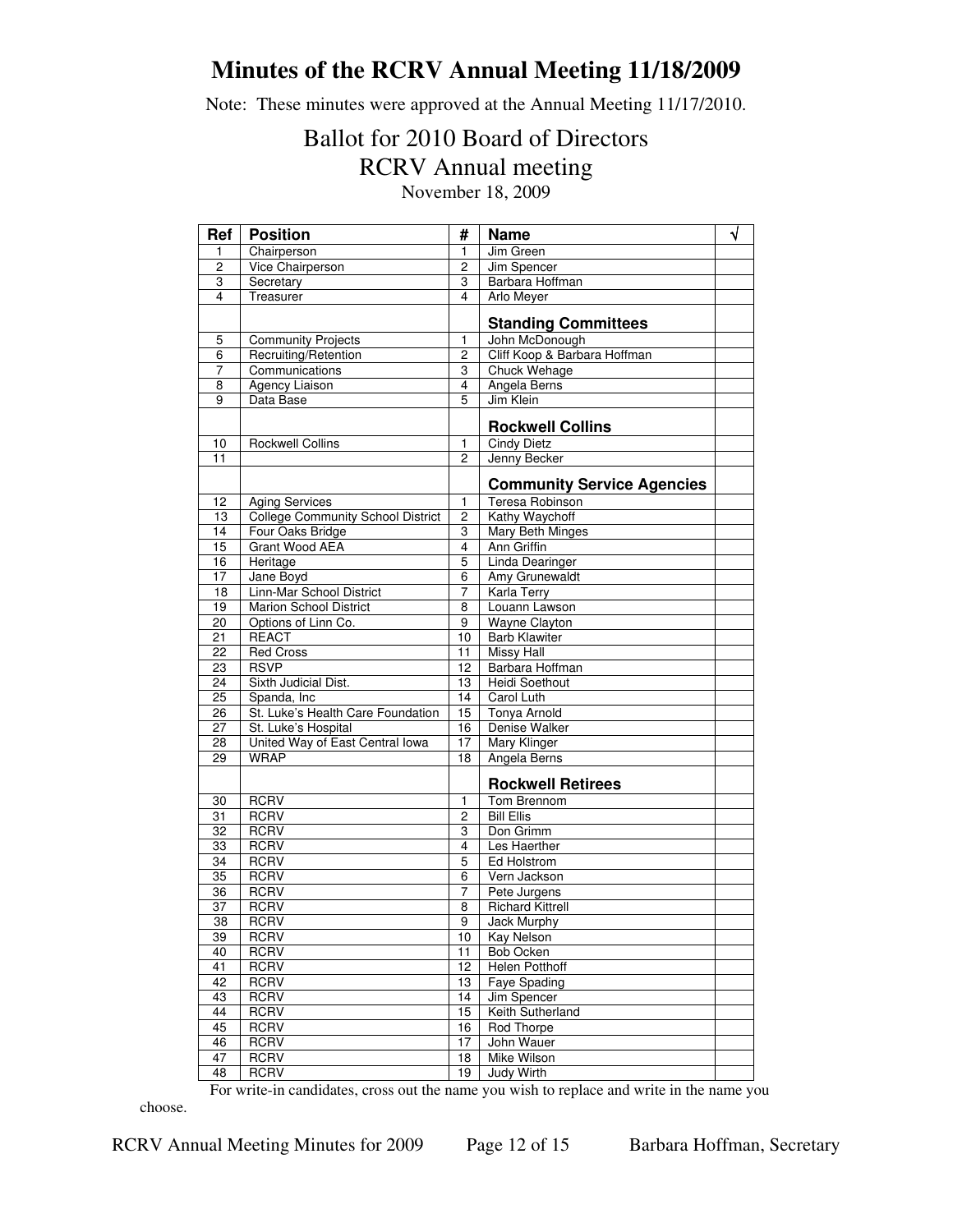Note: These minutes were approved at the Annual Meeting 11/17/2010.

#### **2009 Annual Meeting Report**

|       | <b>Administrative &amp; Leadership</b>                          |                                                                                                                                                                                                                                                                                                                                                                                                                                                |
|-------|-----------------------------------------------------------------|------------------------------------------------------------------------------------------------------------------------------------------------------------------------------------------------------------------------------------------------------------------------------------------------------------------------------------------------------------------------------------------------------------------------------------------------|
| 349.5 | <b>Board of Directors</b>                                       | RCRV, RSVP Advisory Board, Witwer, Mercy Home Care Advisory Board, WRAP, TRIAD, LCTA (Linn County Trails Association),<br>Aging Services, Salvation Army, Four Oaks BridgeAdvisory board, Rockwell K-12 program, Iowa Quality Center Advisory Board, Cedar<br>Rapids Symphony Advisory board, American Society for Quality Advisory Board                                                                                                      |
| 743   | <b>RCRV Projects meeting</b>                                    |                                                                                                                                                                                                                                                                                                                                                                                                                                                |
| 482.5 | <b>Community Project meetings</b>                               | Civil Air Patrol, LCTA, "Volunteer" newsletter, FEMA, IQC ( lowaQuality Center) IEEE Institute of Electrical & Electronic<br>Engineers) Database management, Governor's Awards, Triad, LCTA,                                                                                                                                                                                                                                                   |
|       |                                                                 |                                                                                                                                                                                                                                                                                                                                                                                                                                                |
|       | <b>Assistive Technology &amp;</b><br><b>Maintenance Support</b> |                                                                                                                                                                                                                                                                                                                                                                                                                                                |
| 89    | Grant Wood AEA                                                  | 3 "bumper" cars- truck inner tubes on wheels; big ball launcher                                                                                                                                                                                                                                                                                                                                                                                |
| 165   | Options of Linn County                                          | Shredder project :treadmill; installation of a pause switch in a DVD player;manual rivet dispenser;envelope stuffer; arm support                                                                                                                                                                                                                                                                                                               |
|       |                                                                 |                                                                                                                                                                                                                                                                                                                                                                                                                                                |
|       | <b>Construction &amp; Design</b>                                |                                                                                                                                                                                                                                                                                                                                                                                                                                                |
| 266   | Design                                                          | Sinclair temporary stage extension design & drawings, St. Mark's UMC- hand rail design                                                                                                                                                                                                                                                                                                                                                         |
| 541   | Construction                                                    | FDRD (trail construction), LCTA, CAA- Cedar Amateur Astronomers; Prairiewoods- selection and arrangement of new solar panels as<br>part of advancing the reneable energy performance; Vision in Motion-installing kitchen cabinets & chalk tray for black boards 2<br>adjustable benches, 1 wider foot for a one legged stool installation of a hot water heater; Science Station; Habitat (install doors and<br>windows) and carpenter helper |
| 1297  |                                                                 | Astronaut boards, House of Hope- Guatemala                                                                                                                                                                                                                                                                                                                                                                                                     |
|       |                                                                 |                                                                                                                                                                                                                                                                                                                                                                                                                                                |
|       | <b>Education</b>                                                |                                                                                                                                                                                                                                                                                                                                                                                                                                                |
| 172.5 | 4 Oaks Bridge                                                   | tutoring, Geography in Nations                                                                                                                                                                                                                                                                                                                                                                                                                 |
| 498   | Eastern Iowa Observatory                                        | and Learning Center                                                                                                                                                                                                                                                                                                                                                                                                                            |
| 230.5 | Lego League                                                     |                                                                                                                                                                                                                                                                                                                                                                                                                                                |
| 267   | Rockwell K-12 program                                           | Magnetism, Toys in Space, Gravity and Friction, Kindergarten Science, Future Cities competition, Linn-Mar HS Robotics, steering<br>committee, Locations: Pierce, Wright, Wilson, Westfield, Harding, Oelwein Library, Tech Challenge                                                                                                                                                                                                           |
| 857   | Tutoring                                                        | Hiawatha, Johnson, Wright, Cleveland, Erskine, Kirkwood, Linn-Mar, Garfield, Grant Wood, Cedar Vally Christian school, Viola Gibsen,<br>Monroe Early Childhood Center, Taylor,                                                                                                                                                                                                                                                                 |
| 646   | Other                                                           | Hiawatha and Marion library helper, CVCS Maintenance, TV repair- Grant Wood elementary, Science Station Scout program, Robotics-<br>13 projects completed, Invent Iowa judge, Webeloes badge, Children's Museum, Science Fair Judging; telephones- Wright<br>school; Rockwell Tour guide                                                                                                                                                       |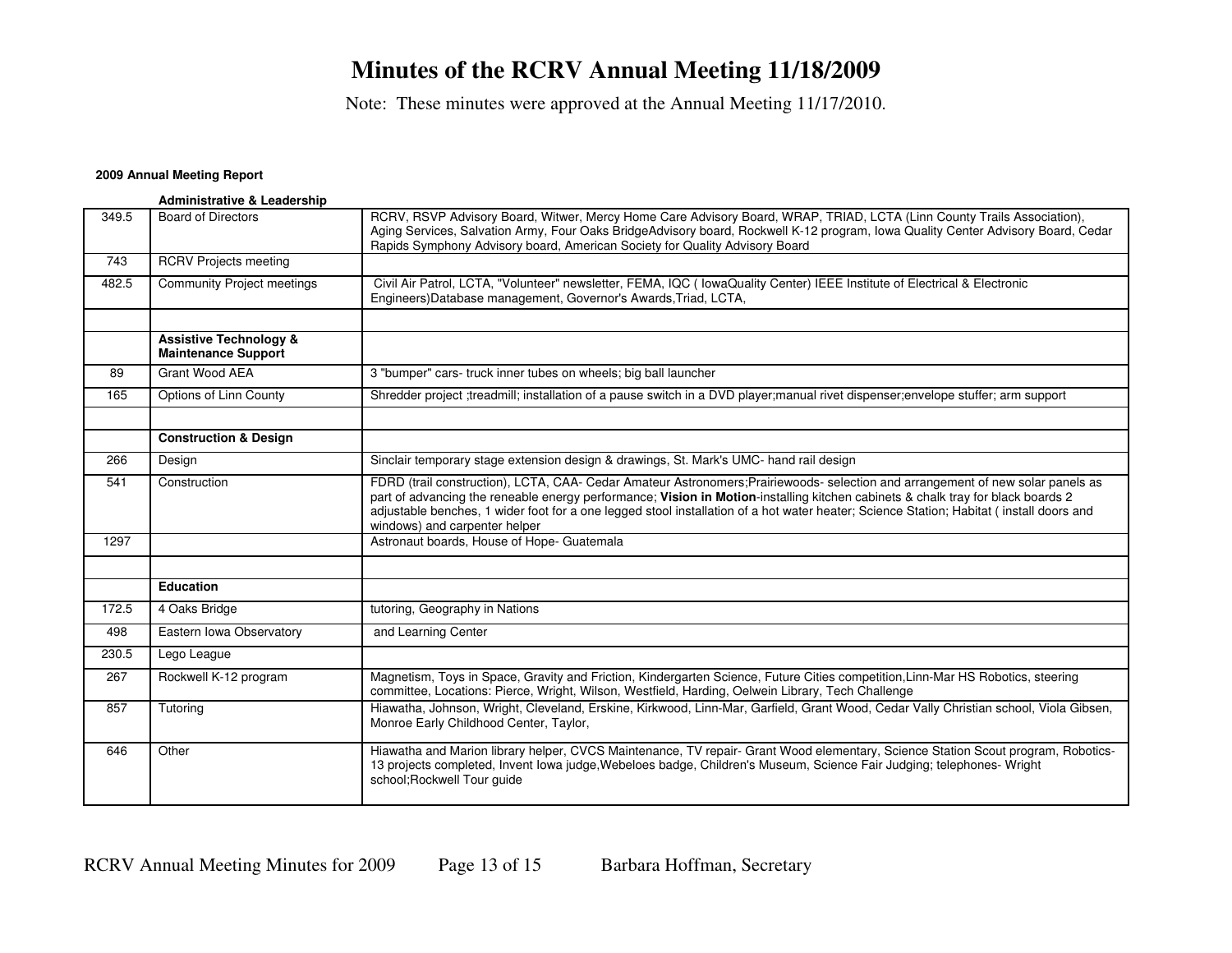Note: These minutes were approved at the Annual Meeting 11/17/2010.

|       | <b>Elderly Services</b>             |                                                                                                                                                                                                                                                                      |
|-------|-------------------------------------|----------------------------------------------------------------------------------------------------------------------------------------------------------------------------------------------------------------------------------------------------------------------|
| 335   | <b>Aging Services</b>               | transportation, Home Safety Inspection, Money Smart Week                                                                                                                                                                                                             |
| 235   | Heritage                            | TV conversion boxes; also conversion boxes from other sources                                                                                                                                                                                                        |
| 190   | Methwick                            | weekly computer classes, gift shop                                                                                                                                                                                                                                   |
| 250.5 | Transportation                      | Disabled American Veterans Drive- 3 months; transport patient to UI Hospital, American Cancer Society Road to Recovery program                                                                                                                                       |
| 176   | Companionship Outreach              | Cottage Grove Place, Willow Gardens, Retirement Center entertainment, visiting at St.Luke's, Crestview Nursing Home, pet theraphy,<br>resident advocate                                                                                                              |
| 62    | <b>TRIAD</b>                        |                                                                                                                                                                                                                                                                      |
|       |                                     |                                                                                                                                                                                                                                                                      |
|       | <b>RSVP Partner Agencies</b>        |                                                                                                                                                                                                                                                                      |
| 1,993 | <b>SHIIP</b>                        | primarily St. Luke's hospital, also Witwer, Meth-Wick;                                                                                                                                                                                                               |
| 397   | <b>SCORE</b>                        |                                                                                                                                                                                                                                                                      |
| 226.5 | <b>Catherine McAuley</b>            | tutor, clerical, cookbook committee, filling tea bags,                                                                                                                                                                                                               |
| 121   | <b>Salvation Army</b>               | SA Emergency Disaster Services Flood Area Hydration                                                                                                                                                                                                                  |
| 609   | Tax Assistance- AARP & VITA         |                                                                                                                                                                                                                                                                      |
| 190.5 | <b>HACAP</b>                        | Sorting received food donations, filling orders going to area food pantries, making individual family food boxes                                                                                                                                                     |
| 116   | <b>Small Claims Court Mediation</b> |                                                                                                                                                                                                                                                                      |
| 4,926 | <b>REACT</b>                        |                                                                                                                                                                                                                                                                      |
| 976.5 | <b>WRAP</b>                         | 24 ramps & 2 repair                                                                                                                                                                                                                                                  |
| 2286  | St. Luke's Hospital                 | Advantage program, special projects, print shop, wheelchairs, central service                                                                                                                                                                                        |
| 323.5 | <b>Mercy Hospital</b>               | Sedlacek Center, Mercy Auxiliary, Hospice at Mercy, Mercy Hospital Rehab                                                                                                                                                                                             |
| 583   | Meals on Wheels                     | Hiawatha meal delivery, Springville meal delivery, Horizons, Witwer                                                                                                                                                                                                  |
| 332   | Food Banks                          | Linn Community Food Bank, Marion Food Pantry, HACAP, foundation 2                                                                                                                                                                                                    |
| 1,534 | Jones County                        | Transportation- Elderly Outreach& Milestones;clerical, Olin youth group, Olin Food Pantry, Camp Courageous, Jones Regional Medical<br>Center, Community Health, companionship outreach, Jones County Task Force, Meals on Wheels Outreach, tutoring -Anamosa schools |
|       |                                     |                                                                                                                                                                                                                                                                      |